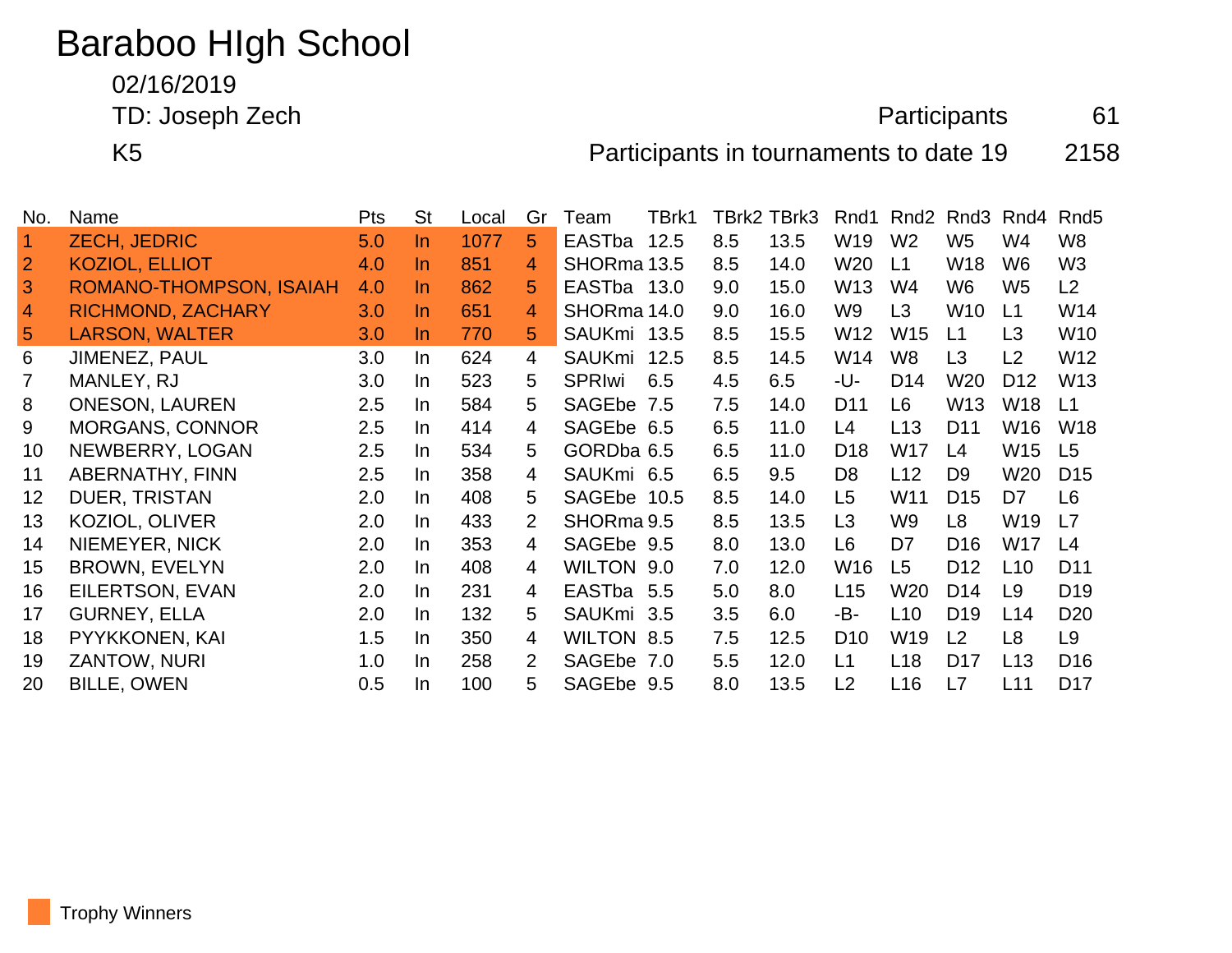## K8 Individual Standings

| No.                  | Name                    | Pts | <b>St</b> | Local | Gr             | TBrk1<br>Team         | TBrk2 | TBrk3 | Rnd1            |                 | Rnd <sub>2</sub> Rnd <sub>3</sub> | Rnd4            | Rnd <sub>5</sub> |
|----------------------|-------------------------|-----|-----------|-------|----------------|-----------------------|-------|-------|-----------------|-----------------|-----------------------------------|-----------------|------------------|
| $\blacktriangleleft$ | <b>HOWARD, JOSEPH</b>   | 5.0 | $\ln$     | 1243  | $\overline{7}$ | HOWARD14.0            | 10.0  | 16.0  | <b>W17</b>      | W <sub>8</sub>  | W <sub>4</sub>                    | W14             | W <sub>2</sub>   |
| $\overline{2}$       | <b>CONNER, AYAWYN</b>   | 4.0 | In        | 1225  | $\overline{7}$ | WILTON 17.0           | 12.0  | 19.0  | W7              | W19             | W <sub>6</sub>                    | W <sub>3</sub>  | L1               |
| 3                    | <b>RUYLE, FINN</b>      | 4.0 | $\ln$     | 1040  | $\overline{7}$ | SAUKmi<br>13.5        | 9.5   | 15.5  | W22             | W <sub>5</sub>  | W <sub>15</sub>                   | L <sub>2</sub>  | W11              |
| $\overline{4}$       | <b>ABBOTT, COLE</b>     | 4.0 | $\ln$     | 964   | 8              | <b>WILTON</b><br>13.0 | 8.0   | 15.0  | W <sub>10</sub> | W18             | L1                                | W <sub>9</sub>  | <b>W17</b>       |
| 5                    | <b>TOTEV, NICHOLAS</b>  | 4.0 | $\ln$     | 901   | $\overline{7}$ | <b>SPRIwi</b><br>12.5 | 8.5   | 14.5  | W <sub>9</sub>  | L <sub>3</sub>  | W <sub>10</sub>                   | W17             | W14              |
| 6                    | <b>ENNIS, MAXWELL</b>   | 4.0 | In        | 819   | $\overline{7}$ | <b>SPRIwi</b><br>10.0 | 6.0   | 11.5  | <b>W18</b>      | W26             | L2                                | W21             | W19              |
| 7                    | LITTLEGEORGE, BRENT     | 4.0 | In        | 731   | 8              | <b>JACKba</b><br>9.0  | 5.0   | 10.0  | L2              | W27             | W28                               | W26             | W <sub>20</sub>  |
| 8                    | <b>BROWN, OSCAR</b>     | 3.5 | In        | 863   | $\overline{7}$ | <b>WILTON</b><br>12.5 | 7.5   | 14.5  | W20             | L1              | W12                               | D <sub>15</sub> | W21              |
| 9                    | DIETMAN, JOHN           | 3.0 | In        | 701   | $\overline{7}$ | <b>SAUKmi</b><br>13.0 | 9.0   | 15.0  | L5              | W16             | W23                               | L4              | W15              |
| 10                   | <b>ENDRES, CHARLIE</b>  | 3.0 | In        | 561   | 6              | <b>SAUKmi</b><br>12.0 | 8.0   | 12.0  | L4              | W31             | L <sub>5</sub>                    | W23             | W22              |
| 11                   | ROOT, LUCAS             | 3.0 | In        | 632   | 8              | <b>HIGHwa</b><br>10.0 | 6.0   | 10.5  | L14             | W30             | W27                               | W19             | L3               |
| 12                   | <b>FOSTER, QUENTIN</b>  | 3.0 | In        | 489   | 6              | <b>SPRIwi</b><br>9.0  | 5.5   | 9.0   | W25             | L17             | L <sub>8</sub>                    | W31             | W27              |
| 13                   | <b>TIKKANER, HUNTER</b> | 3.0 | In        | 560   | $\overline{7}$ | <b>JACKba</b><br>8.5  | 6.0   | 10.0  | D <sub>26</sub> | W <sub>21</sub> | D <sub>14</sub>                   | L20             | W18              |
| 14                   | <b>KAUKL, AUSTIN</b>    | 2.5 | In        | 584   | 8              | <b>SAUKmi</b><br>10.0 | 10.0  | 16.0  | W11             | W29             | D <sub>13</sub>                   | L1              | L5               |
| 15                   | ANDERSON, DETRIC        | 2.5 | In        | 788   | 6              | <b>JACKba</b><br>8.5  | 8.5   | 14.5  | W24             | W20             | L3                                | D <sub>8</sub>  | L <sub>9</sub>   |
| 16                   | FRANKE, TEGAN           | 2.5 | In        | 432   | 6              | SAGEbe 5.0            | 5.0   | 9.5   | W31             | L <sub>9</sub>  | L17                               | D <sub>27</sub> | W26              |
| 17                   | <b>MEYER, CARMYNN</b>   | 2.0 | In        | 654   | 6              | SAUKmi 13.5           | 11.0  | 18.5  | L1              | W <sub>12</sub> | W16                               | L5              | L4               |
| 18                   | HORNE, DOMINIC          | 2.0 | In        | 505   | $\overline{7}$ | <b>SAUKmi</b><br>11.0 | 9.0   | 15.0  | L <sub>6</sub>  | L4              | W <sub>25</sub>                   | W24             | L13              |
| 19                   | <b>KLEIN, DANIEL</b>    | 2.0 | In        | 610   | $\overline{7}$ | <b>SAUKmi</b><br>10.0 | 9.0   | 14.0  | W29             | L2              | W24                               | L11             | L <sub>6</sub>   |
| 20                   | <b>BERGEN, KARL</b>     | 2.0 | In        | 541   | $\overline{7}$ | <b>SAUKmi</b><br>9.5  | 9.0   | 13.5  | L <sub>8</sub>  | L15             | <b>W30</b>                        | W <sub>13</sub> | L7               |
| 21                   | <b>KRUCHTEN, CHASE</b>  | 2.0 | In        | 501   | $\overline{7}$ | SAUKmi 9.0            | 8.5   | 13.0  | W30             | L13             | W22                               | L <sub>6</sub>  | L <sub>8</sub>   |
| 22                   | ZANTOW, IDRIS           | 2.0 | In        | 459   | $\overline{7}$ | SAGEbe 7.5            | 6.5   | 11.5  | L <sub>3</sub>  | W28             | L21                               | W31             | L10              |
| 23                   | <b>BETHKE, WILL</b>     | 2.0 | In        | 274   | 6              | SAGEbe 7.0            | 6.0   | 10.0  | L27             | W31             | L <sub>9</sub>                    | L10             | W28              |
| 24                   | ROLL, ALEX              | 2.0 | In        | 357   | $\overline{7}$ | <b>SPRIwi</b><br>6.0  | 6.0   | 8.5   | L15             | W25             | L19                               | L18             | W31              |
| 25                   | FEHER, ARPAD            | 2.0 | In        | 300   | 6              | SAGEbe 6.0            | 5.0   | 9.0   | L12             | L24             | L18                               | W28             | W29              |
| 26                   | <b>BUSS, CARTER</b>     | 1.5 | In        | 473   | 8              | SAUKmi 10.5           | 9.5   | 14.5  | D <sub>13</sub> | L <sub>6</sub>  | W29                               | L7              | L <sub>16</sub>  |
| 27                   | <b>TOBERMAN, TEDDY</b>  | 1.5 | In        | 374   | 6              | <b>SAUKmi</b><br>10.5 | 8.5   | 14.5  | W23             | L7              | L11                               | D <sub>16</sub> | L12              |
| 28                   | RAUSCH, JACK            | 1.0 | In.       | 100   | $\overline{7}$ | SAUKmi 6.0            | 6.0   | 10.0  | W31             | L22             | L7                                | L25             | L23              |
| 29                   | <b>HOWARD, DANIEL</b>   | 1.0 | In        | 275   | 5              | HOWARD6.0             | 5.5   | 8.5   | L19             | L14             | L26                               | W30             | L25              |
| 30                   | HAUSER, QADE            | 1.0 | In        | 172   | 6              | SAGEbe 5.0            | 5.0   | 8.0   | L21             | L11             | L20                               | L <sub>29</sub> | -X-              |
| 31                   | <b>KARINAS, BRIELLA</b> | 0.0 | In        | 100   | 6              | SAGEbe 7.5            | 6.5   | 10.5  | L28             | L10             | L31                               | L12             | L24              |

Trophy Winners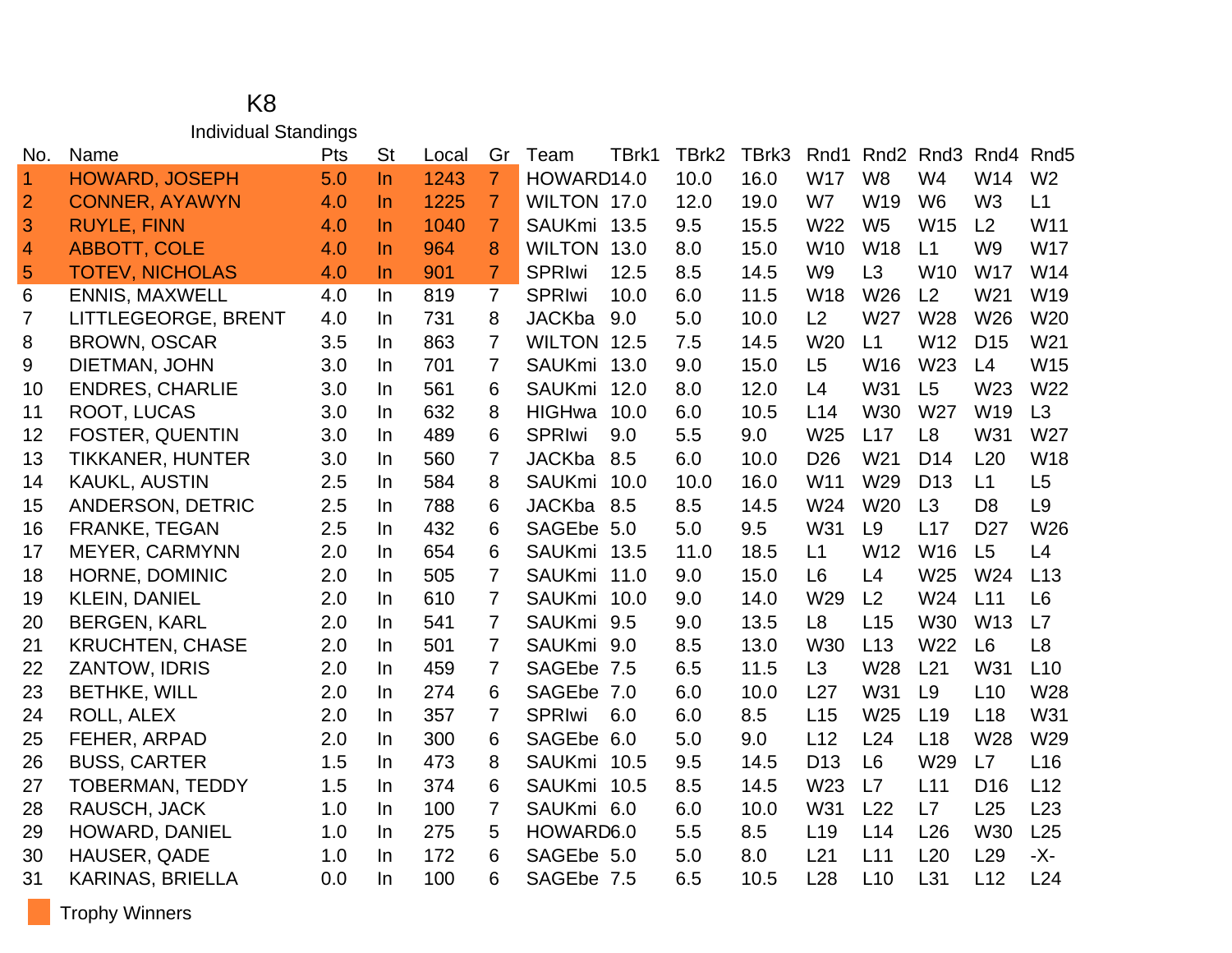|                 | K <sub>12</sub>             |     |           |       |                   |                       |     |             |                 |                 |                 |                                                                     |                 |
|-----------------|-----------------------------|-----|-----------|-------|-------------------|-----------------------|-----|-------------|-----------------|-----------------|-----------------|---------------------------------------------------------------------|-----------------|
|                 | <b>Individual Standings</b> |     |           |       |                   |                       |     |             |                 |                 |                 |                                                                     |                 |
| No.             | Name                        | Pts | <b>St</b> | Local | Gr                | TBrk1<br>Team         |     | TBrk2 TBrk3 | Rnd1            |                 |                 | Rnd <sub>2</sub> Rnd <sub>3</sub> Rnd <sub>4</sub> Rnd <sub>5</sub> |                 |
| $\vert$ 1       | <b>CONNER, THAYDEN</b>      | 5.0 | In.       | 1408  | 9                 | <b>WILTON</b><br>12.0 | 9.0 | 13.0        | W8              | W4              | W <sub>2</sub>  | W <sub>5</sub>                                                      | W <sub>3</sub>  |
| $\overline{2}$  | <b>LARSON, LUKE</b>         | 3.0 | In.       | 865   | 10                | SAUKmi 14.0           | 9.0 | 15.0        | W9              | W <sub>3</sub>  | L1              | L4                                                                  | W <sub>6</sub>  |
| $\overline{3}$  | <b>HOWARD, PETER</b>        | 3.0 | $\ln$     | 980   | 9                 | HOWARD13.5            | 8.5 | 14.5        | W7              | L2              | W4              | W9                                                                  | L1              |
| $\overline{4}$  | <b>HAINZ, MYCHAL</b>        | 3.0 | $\ln$     | 891   | 11                | BARABO 12.0           | 7.0 | 12.5        | W <sub>10</sub> | L1              | L3              | W <sub>2</sub>                                                      | W <sub>9</sub>  |
| $5\overline{)}$ | <b>JOHNSON, MEREK</b>       | 3.0 | <u>In</u> | 639   | 9                 | BARABO 11.5           | 6.5 | 12.0        | W6              | D <sub>10</sub> | W <sub>8</sub>  | L1                                                                  | D7              |
| 6               | <b>BUCHHOLZ, JAEDON</b>     | 3.0 | In.       | 629   | $12 \overline{ }$ | HIGHwa 9.5            | 6.5 | 10.0        | L <sub>5</sub>  | W <sub>8</sub>  | W7              | <b>W10</b>                                                          | L <sub>2</sub>  |
| $\overline{7}$  | PYYKKONEN, MIKKO            | 2.5 | In.       | 602   | 9                 | WILTON 7.0            | 7.0 | 11.0        | L3              | W <sub>9</sub>  | L <sub>6</sub>  | W8                                                                  | D <sub>5</sub>  |
| 8               | SAYLOR, GAVIN               | 1.0 | In        | 335   | 12                | HIGHwa 9.0            | 8.5 | 14.0        | L1              | L6              | L <sub>5</sub>  | L7                                                                  | W <sub>10</sub> |
| 9               | HANSEN, JACOB               | 1.0 | In        | 510   | 10                | HIGHwa 9.0            | 8.5 | 12.0        | L <sub>2</sub>  | L7              | W <sub>10</sub> | L3                                                                  | L4              |
| 10              | <b>KRATZ, SKYLER</b>        | 0.5 | In        | 267   | 9                 | <b>HIGHwa</b><br>8.0  | 7.0 | 11.0        | L4              | D <sub>5</sub>  | L9              | L <sub>6</sub>                                                      | L <sub>8</sub>  |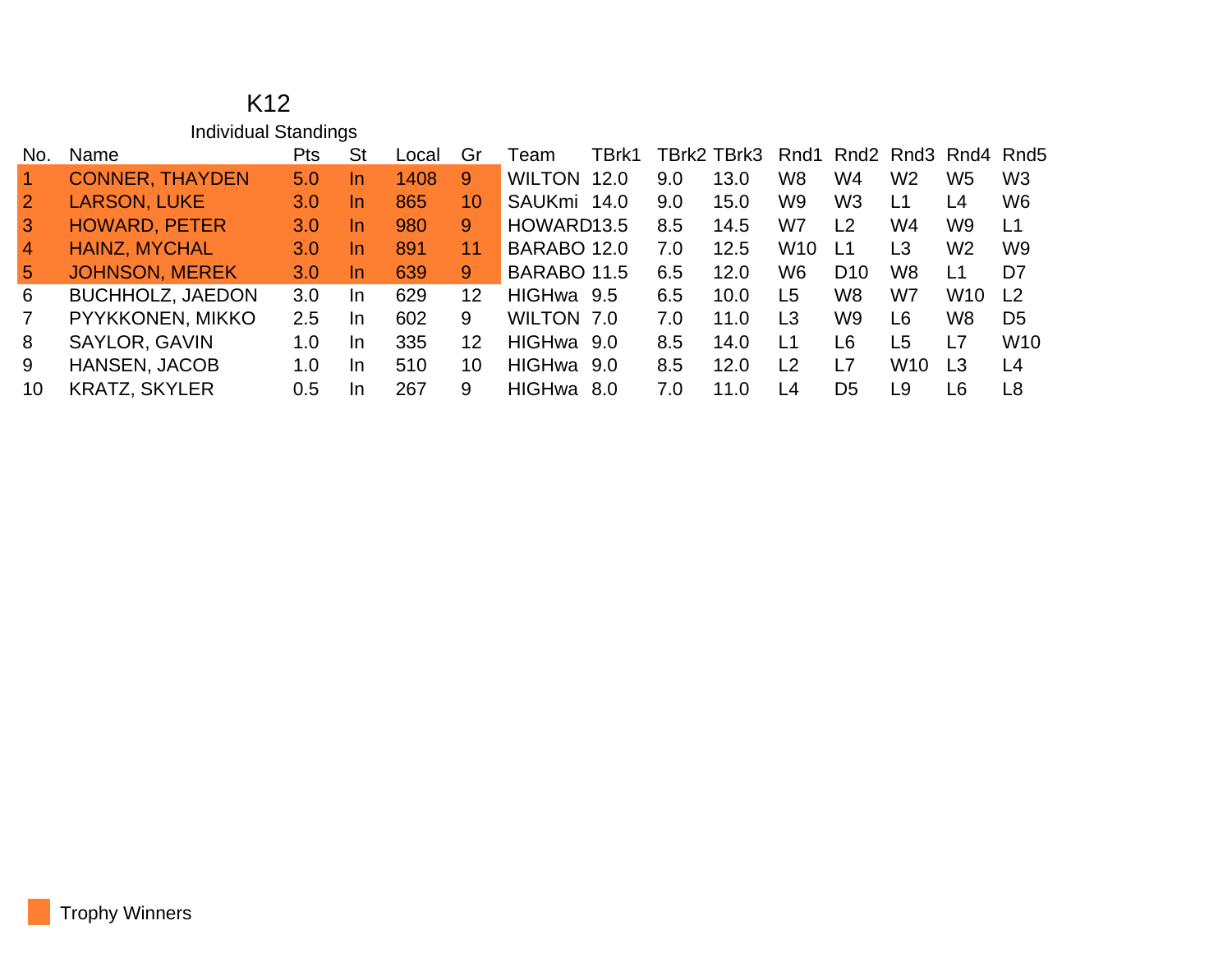| K <sub>5</sub>        |
|-----------------------|
| <b>Team Standings</b> |

| Plc            | Name (Players: Top 4 used)         | Score | Med  | Solk | SBx2 | Cum  |
|----------------|------------------------------------|-------|------|------|------|------|
| $\overline{1}$ | East Elementary School, Barabo (3) | 11.0  | 22.5 | 36.5 | 53.0 | 35.0 |
|                | ZECH, JEDRIC (5.0,1077)            |       |      |      |      |      |
|                | ROMANO-THOMPSON, ISAIAH (4.0,862)  |       |      |      |      |      |
|                | EILERTSON, EVAN (2.0,231)          |       |      |      |      |      |
| $\overline{2}$ | SAUK PRAIRIE MIDDLE SCHOOL (4)     | 10.5  | 27.0 | 45.5 | 35.5 | 32.5 |
|                | LARSON, WALTER (3.0,770)           |       |      |      |      |      |
|                | JIMENEZ, PAUL (3.0,624)            |       |      |      |      |      |
|                | ABERNATHY, FINN (2.5,358)          |       |      |      |      |      |
|                | <b>GURNEY, ELLA (2.0,132)</b>      |       |      |      |      |      |
| 3              | SAGE ELEMENTARY SCHOOL, BEAVER (6) | 9.0   | 30.5 | 52.0 | 38.0 | 24.0 |
|                | ONESON, LAUREN (2.5,584)           |       |      |      |      |      |
|                | MORGANS, CONNOR (2.5,414)          |       |      |      |      |      |
|                | DUER, TRISTAN (2.0,408)            |       |      |      |      |      |
|                | NIEMEYER, NICK (2.0,353)           |       |      |      |      |      |
| 4              | SHORma (3)                         | 9.0   | 26.0 | 43.5 | 39.0 | 26.0 |
|                | KOZIOL, ELLIOT (4.0,851)           |       |      |      |      |      |
|                | RICHMOND, ZACHARY (3.0,651)        |       |      |      |      |      |
|                | KOZIOL, OLIVER (2.0,433)           |       |      |      |      |      |
| 5              | <b>WILTON CHESS CLUB (2)</b>       | 3.5   | 14.5 | 24.5 | 13.0 | 13.5 |
|                | BROWN, EVELYN (2.0,408)            |       |      |      |      |      |
|                | PYYKKONEN, KAI (1.5,350)           |       |      |      |      |      |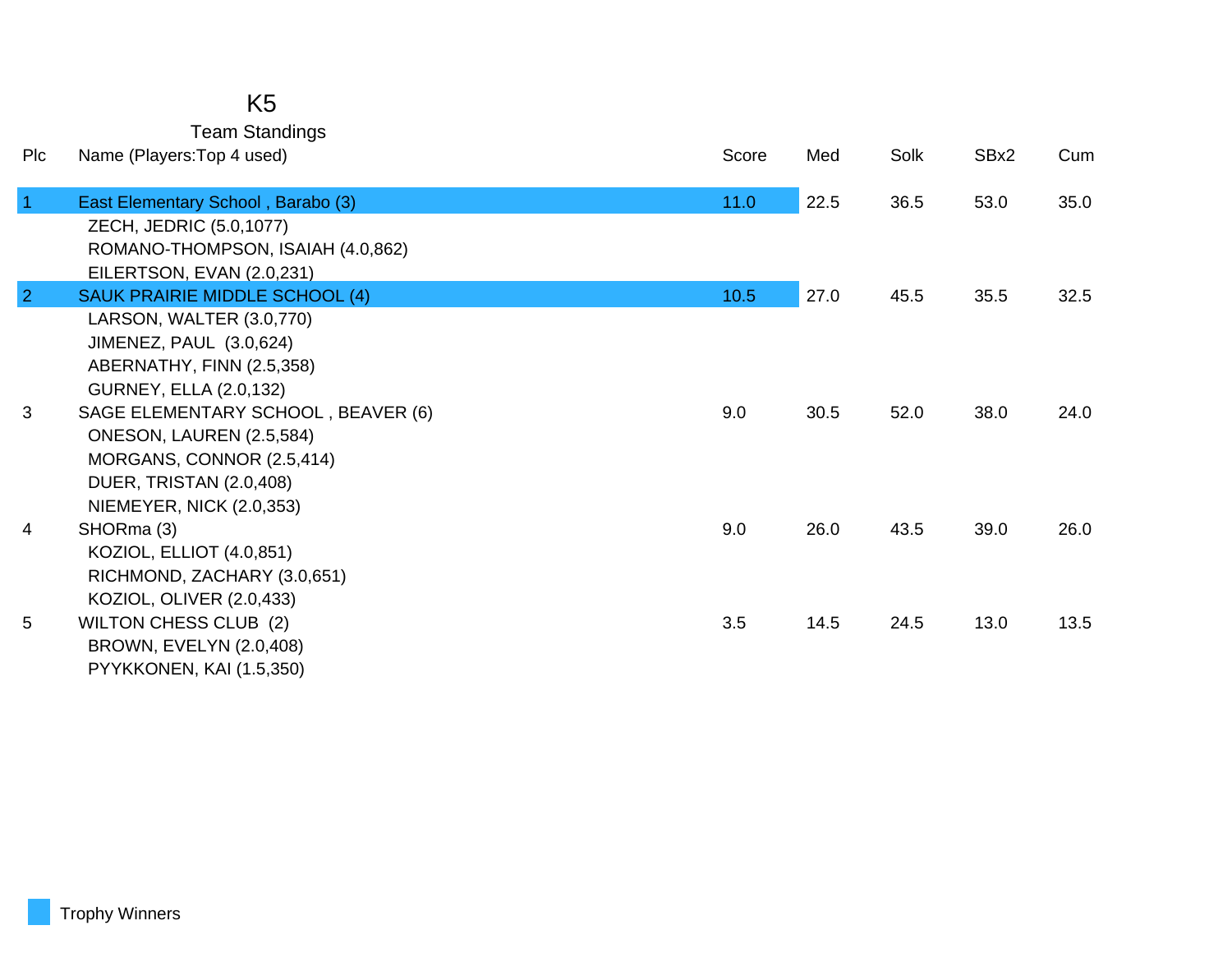|                | K <sub>8</sub>                         |       |      |      |      |      |
|----------------|----------------------------------------|-------|------|------|------|------|
|                | <b>Team Standings</b>                  |       |      |      |      |      |
| Plc            | Name (Players: Top 4 used)             | Score | Med  | Solk | SBx2 | Cum  |
| $\overline{1}$ | Spring HII Elementary School, (4)      | 13.0  | 26.0 | 43.5 | 47.0 | 36.0 |
|                | TOTEV, NICHOLAS (4.0,901)              |       |      |      |      |      |
|                | ENNIS, MAXWELL (4.0,819)               |       |      |      |      |      |
|                | FOSTER, QUENTIN (3.0,489)              |       |      |      |      |      |
|                | ROLL, ALEX (2.0,357)                   |       |      |      |      |      |
| $\overline{2}$ | <b>SAUK PRAIRIE MIDDLE SCHOOL (13)</b> | 12.5  | 36.5 | 58.5 | 56.0 | 38.5 |
|                | RUYLE, FINN (4.0,1040)                 |       |      |      |      |      |
|                | DIETMAN, JOHN (3.0,701)                |       |      |      |      |      |
|                | ENDRES, CHARLIE (3.0,561)              |       |      |      |      |      |
|                | <b>KAUKL, AUSTIN (2.5,584)</b>         |       |      |      |      |      |
| 3              | <b>WILTON CHESS CLUB (3)</b>           | 11.5  | 27.5 | 48.5 | 64.5 | 36.0 |
|                | CONNER, AYAWYN (4.0,1225)              |       |      |      |      |      |
|                | ABBOTT, COLE (4.0,964)                 |       |      |      |      |      |
|                | BROWN, OSCAR (3.5,863)                 |       |      |      |      |      |
| 4              | JACK YOUNG MIDDLE SCHOOL, BARA (3)     | 9.5   | 19.5 | 34.5 | 35.5 | 29.0 |
|                | LITTLEGEORGE, BRENT (4.0,731)          |       |      |      |      |      |
|                | TIKKANER, HUNTER (3.0,560)             |       |      |      |      |      |
|                | ANDERSON, DETRIC (2.5,788)             |       |      |      |      |      |
| 5              | SAGE ELEMENTARY SCHOOL, BEAVER (6)     | 8.5   | 22.5 | 40.0 | 21.5 | 21.0 |
|                | <b>FRANKE, TEGAN (2.5,432)</b>         |       |      |      |      |      |
|                | ZANTOW, IDRIS (2.0,459)                |       |      |      |      |      |
|                | <b>BETHKE, WILL (2.0,274)</b>          |       |      |      |      |      |
|                | FEHER, ARPAD (2.0,300)                 |       |      |      |      |      |
| 6              | HOWARD ACADEMY HOME SCHOOL (2)         | 6.0   | 15.5 | 24.5 | 33.0 | 17.0 |
|                | <b>HOWARD, JOSEPH (5.0,1243)</b>       |       |      |      |      |      |
|                | <b>HOWARD, DANIEL (1.0,275)</b>        |       |      |      |      |      |

## Trophy Winners